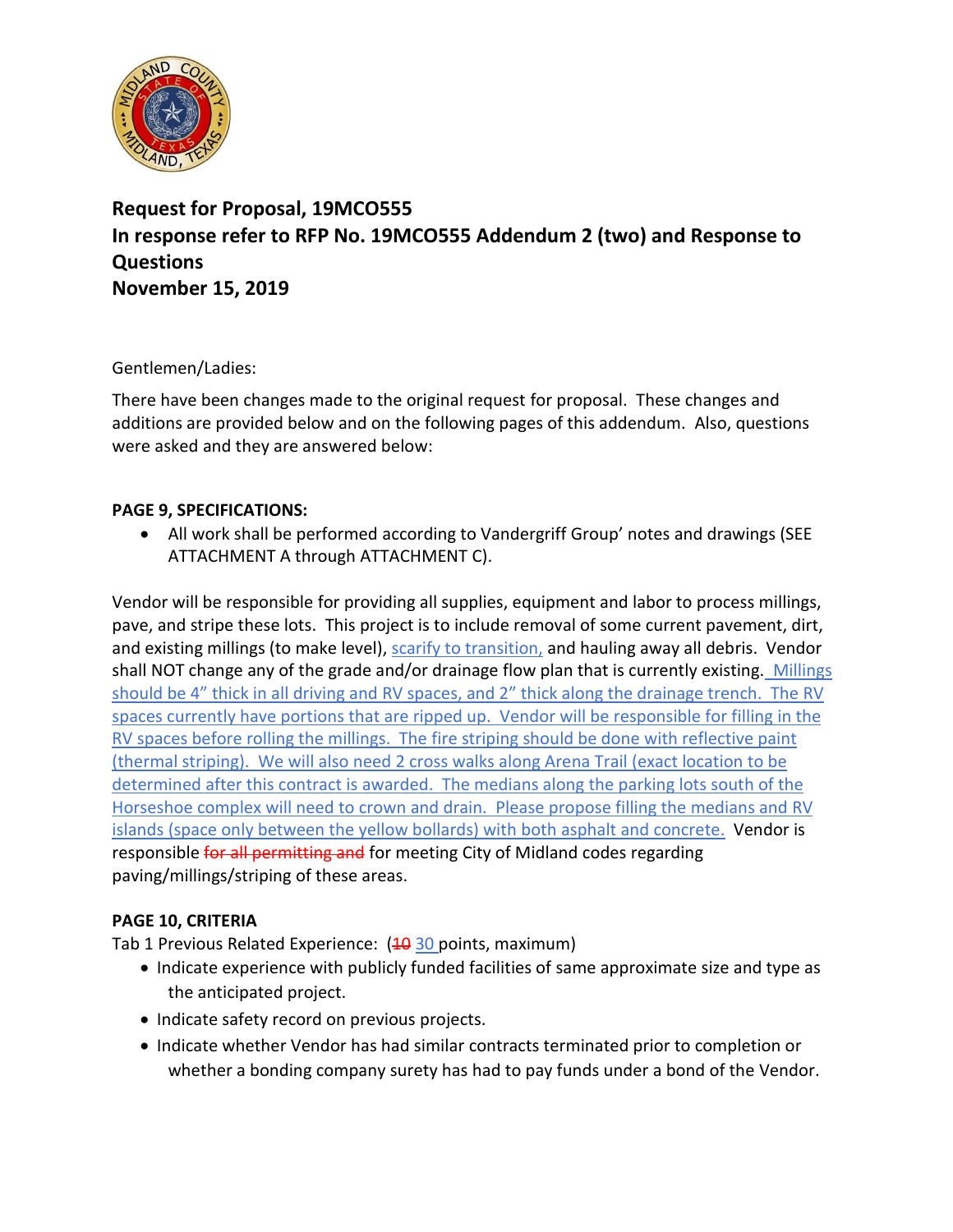Tab 5 Cost:  $(50, 30, 30)$  points, maximum

• Indicate the Vendor's proposed price for the work as completed. **Please break out the pricing to show cost of millings work, cost of paving medians, cost of concreting medians and rv islands, and cost of fire lane striping and painting 2 crosswalks along Arena Trail (exact locations to be determined at a later date).**

The following questions have been asked according to the instructions of the RFP and are hereby answered.

1. Is the County providing the emulsion oil?

**NO**

2. Would the County consider concrete as an alternative to asphalt in the medians and the RV Park islands? If so, what are the specifications for the concrete?

**YES, WE WOULD LIKE VENDOR TO PROVIDE THE COST FOR CONCRETE PAVING THE MEDIANS AND THE RV PARK ISLANDS AS AN ADD ALTERNATE.**

3. Do the existing millings need to be removed in the areas that require new millings and emulsion oil?

**THERE WILL NEED TO BE AN EDGE CUT SO THAT THE OLD AND NEW MILLINGS TIE TOGETHER AND MAINTAIN THE 4" THICKNESS**

4. Is the County providing the base course material required to meet the compaction requirements prior to installing millings and asphalt?

**NO**

5. Can the County please provide a contour map of the drainage plan for the RV Park area?

**CURRENTLY THERE IS NO DRAINAGE MAP OF THE AREA. WE ARE TRYING TO MAINTAN THE CURRENT DRAINAGE PATTERN**

- 6. Is the area where the new RV park sewer receptacles included in the RFP? If so, can the County please provide a map of where those millings and/or asphalt are to be installed? **NO**
- 7. Does the County require soil compaction testing reports for the areas that require new millings and emulsion oil?

**NO**

8. Does the County require a final drainage survey for the RV Park?

**YES**